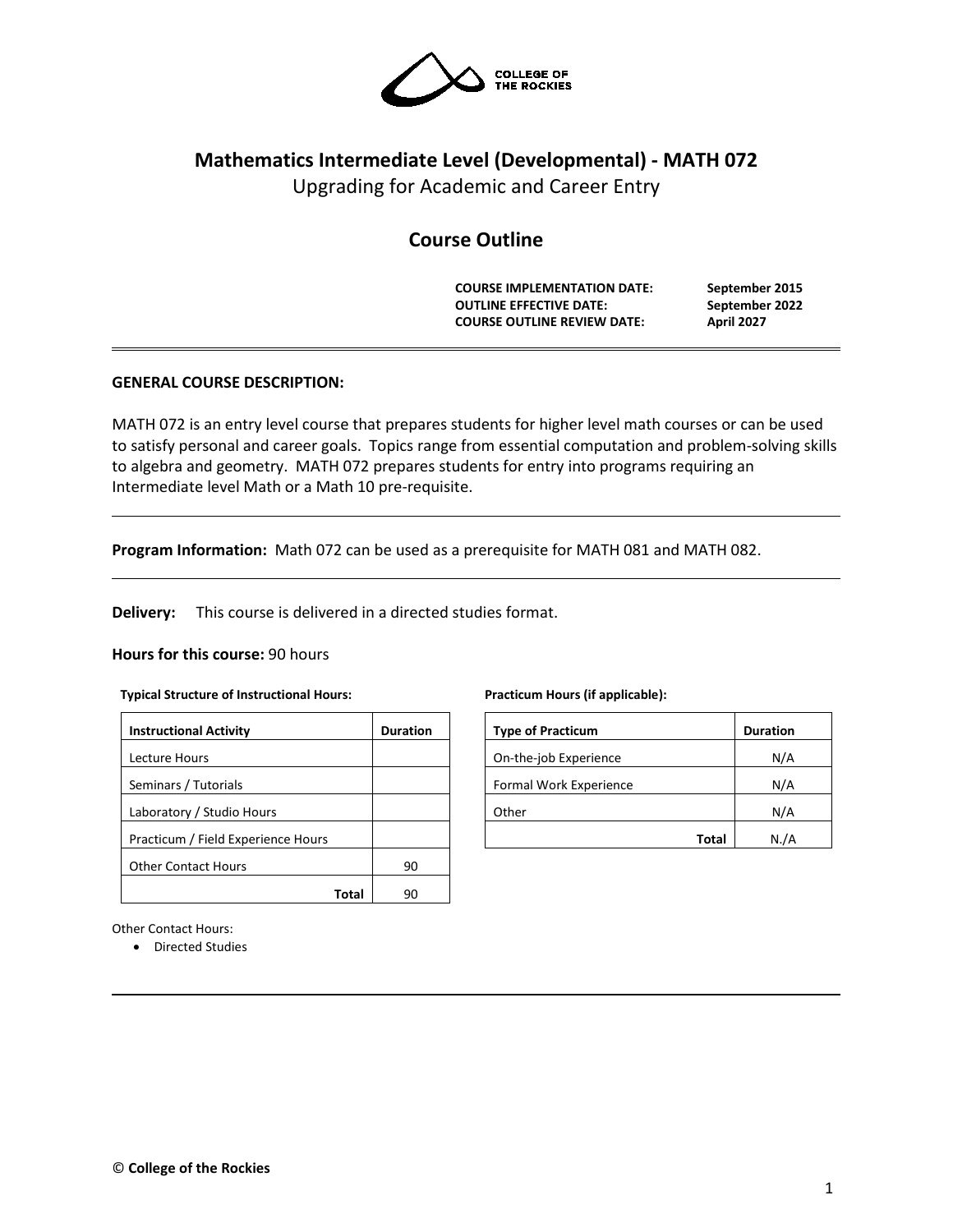Allison Platt, BSc, BEd

Signature

#### **APPROVAL SIGNATURES:**

Department Head Joy Brown E-mail: [jbrown3@cotr.bc.ca](mailto:jbrown3@cotr.bc.ca) Dean of Trades and Technology Dr. Jack Moes E-mail: *[jmoes@cotr.bc.ca](mailto:jmoes@cotr.bc.ca)* 

Department Head Signature

Dean Signature

EDCO

Valid from: September 2022 – April 2027

Education Council Approval Date

#### **COURSE PREREQUISITES AND TRANSFER CREDIT:**

**Prerequisites:** Either MATH 060, Mathematics 9 or equivalent or permission of the instructor.

**Corequisites:** None

#### **Flexible Assessment (FA):**

Credit can be awarded for this course through FA  $\Box$  Yes  $\Box$  No

Learners may request formal recognition for flexible assessment at the College of the Rockies through one or more of the following processes: External Evaluation, Worksite Assessment, Demonstration, Standardized Test, Self-assessment, Interview, Products/Portfolio, Challenge Exam. Contact an Education Advisor for more information.

**Transfer Credit:** For transfer information within British Columbia, Alberta and other institutions, please visit [http://www.cotr.bc.ca/Transfer.](http://www.cotr.bc.ca/Transfer)

> Students should also contact an academic advisor at the institution where they want transfer credit.

| <b>Prior Course Number:</b> | Math 070 ⇔⇔Math 072 |              |  |  |  |
|-----------------------------|---------------------|--------------|--|--|--|
|                             | Date changed:       | January 2015 |  |  |  |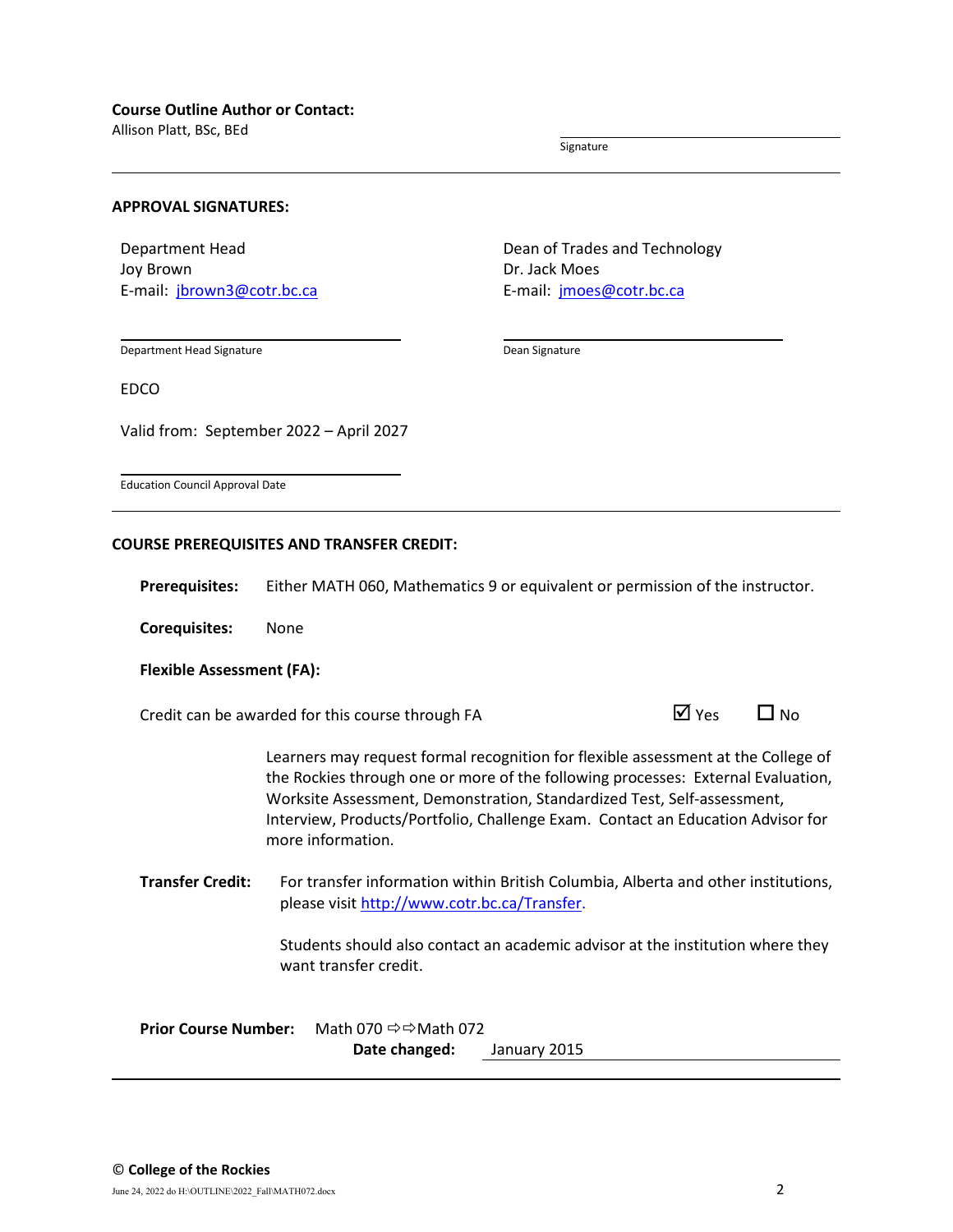# **Textbooks and Required Resources:**

Textbook selection varies by instructor and may change from year to year. At the Course Outline Effective Date the following textbooks were in use:

Brodie, S., Corbett, P, Grinder, P., Robbins, P., Sarsiat, A. (1999). *Adult Basic Education Intermediate Level Mathematics,* A Series of 14 Modules. Province of British Columbia, Ministry of Advanced Education, Training and Technology and the Centre for Curriculum, Transfer and Technology.

*Please see the instructor's syllabus or check COTR's online text calculator <http://go.cotr.bc.ca/tuition/tCalc.asp> for a complete list of the currently required textbooks.*

# **LEARNING OUTCOMES:**

# **1. Estimating Skills/Calculator Use**

It is expected that students will be able to:

- estimate answers to problems
- use a scientific calculator to calculate and solve problems involving adding, subtracting, multiplying and dividing whole numbers, fractions and decimals
- check that answers and solutions to problems are reasonable in the context of the given question.

# **2. Measurement**

It is expected that students will be able to:

- use the common metric units for temperature, length, area, volume/capacity and mass
- use the common Imperial units for temperature, length, area, volume/capacity and force
- convert between and within metric and Imperial units using tables and/or calculators
- take and read measurements with common measuring tools (e.g. thermometer, ruler, measuring tape, triple beam balance, bathroom scale, stop watch, Vernier caliper, micrometer) (optional)
- describe and apply precision, accuracy and tolerance (optional)
- estimate in metric and Imperial units of measurement (optional).

# **3. Perimeter, Area, and Volume**

It is expected that students will be able to:

- find perimeters of triangles, squares, rectangles, parallelograms, trapezoids, circles and composite figures by measuring and using formulas
- find areas of the above shapes by measuring and using formulas
- find the surface areas of cubes, rectangular solids, cylinders, cones, spheres and composite solids by using formulas
- find the volumes of cubes, rectangular solids, cylinders, cones, spheres and composite solids by using formulas
- distinguish between concepts of perimeter and area and their respective units.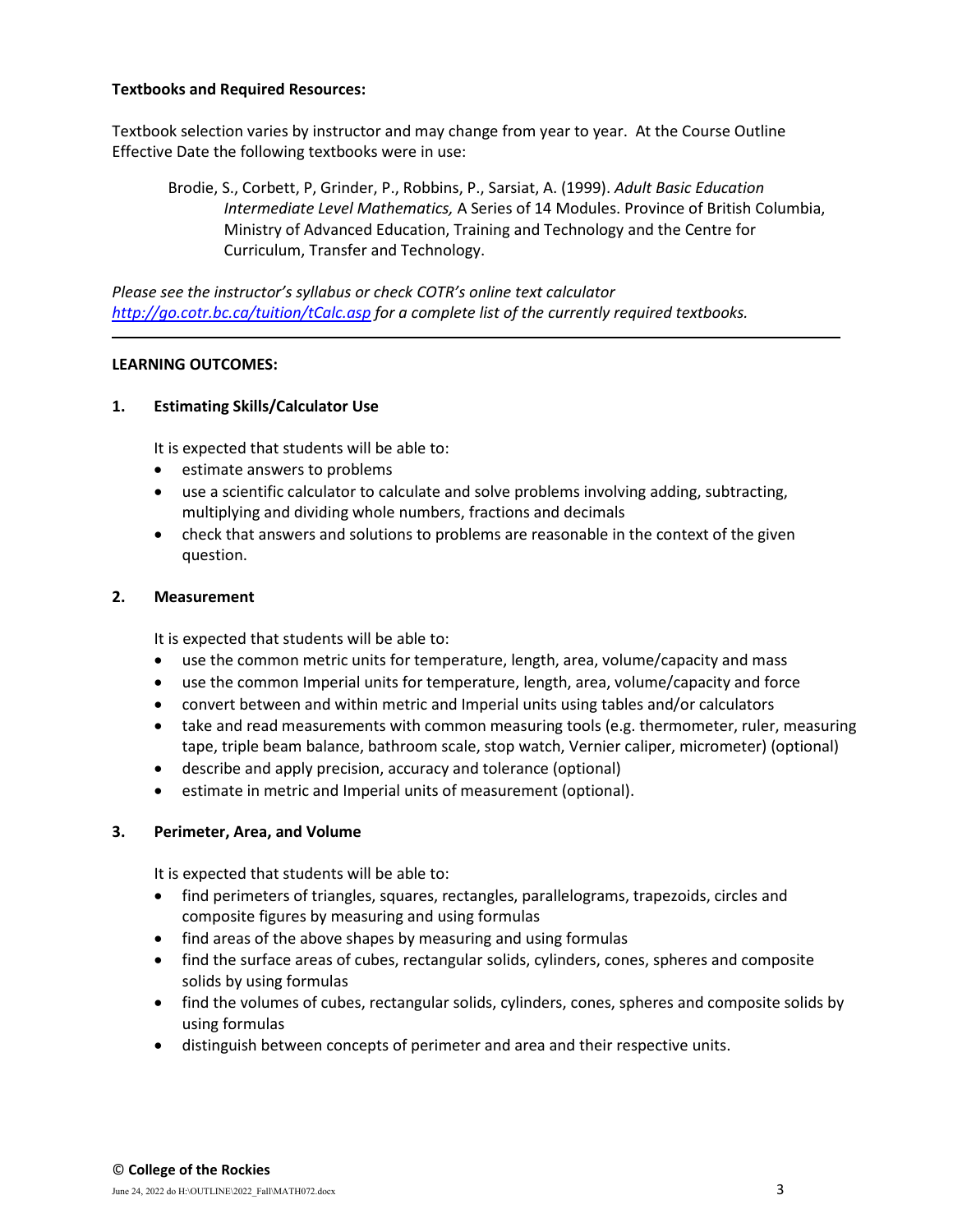# **4. Ratio, Proportion and Percent**

It is expected that students will be able to:

- read, write, interpret and compare ratios
- read, write and identify proportions and use them to solve problems
- use ratio and proportion to interpret and make scale drawings
- use proportions to solve problems involving similar triangles.

#### **5. Percent**

It is expected that students will be able to:

- use ratios and proportions to solve problems involving
	- i. finding percent when part and whole are known
	- ii. finding part when percent and whole are known
	- iii. finding whole when part and percent are known.

#### **6. Geometry**

It is expected that students will be able to:

- name and draw points, lines, rays, segments and angles
- name and draw triangles, quadrilaterals, other common polygons and circles
- construct with a compass and straight edge:
	- i. the perpendicular bisector of a line segment
	- ii. the bisector of an angle
	- iii. a copy of an angle (optional)
	- iv. parallel lines (optional)
	- v. 30°, 45° and 60° angles (optional)
- classify and distinguish among acute, right, obtuse, straight, reflex, complementary and supplementary and vertically opposite angles
- describe the angle relationships created when parallel lines are cut by a transversal
- measure angles with a protractor
- classify triangles according to sides and angles
- identify similar and congruent figures.

# **7. Statistics**

It is expected that students will be able to:

- conduct a survey to collect data
- tabulate the data
- calculate median, mean, mode and range
- graph the data
- interpolate and extrapolate from the information provided.

#### **8. Signed (Rational) Numbers**

It is expected that students will be able to:

- add, subtract, multiply and divide signed (rational) numbers
- demonstrate order of operations with signed (rational) numbers
- graph signed (rational) numbers on the number line
- define absolute value.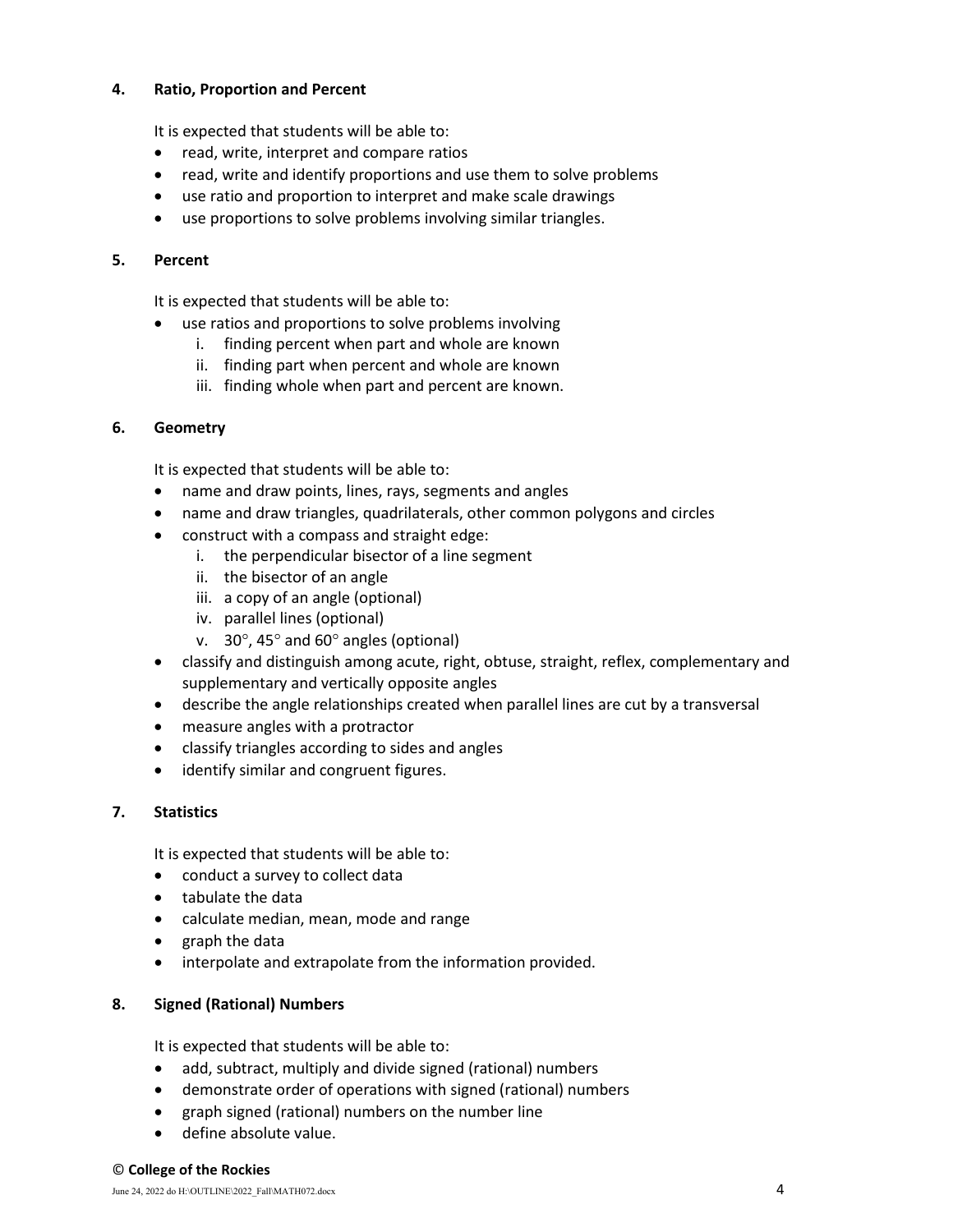# **9. Algebra**

It is expected that students will be able to:

- explain the use of variables
- evaluate algebraic expressions using substitution
- combine like terms and remove parentheses
- solve first-degree equations in one variable
- translate a problem into an equation
- use equations to solve problems
- solve simple formulas for one variable
- use formulas to solve problems.

Plus: Unit 1-9 of the Learning Outcomes are the core units of the Intermediate Level Math course. To complete the course, students should choose to complete either A or B (below).

# **A This option prepares the student for Advanced-Level Algebraic Math or Advanced-Level Developmental Math.**

# **10. Powers, Roots, and Scientific Notation**

- read and write numbers expressed as powers
- calculate powers with integral exponent
- use the rules of exponents to calculate products and quotients of powers with the same base
- use the rules of exponents to calculate the powers of powers
- express numbers using scientific notation
- convert between scientific and standard notation
- read and write numbers expressed as roots
- calculate using roots.

# **11. Polynomials**

- add and subtract polynomials
- multiply and divide polynomials by a monomial
- remove common factors from polynomials.

# **12. Trigonometry**

- name the parts of a right triangle
- find the missing side of a right triangle using the Pythagorean Theorem
- find the measure of an unknown side or angle of a right triangle using sine, cosine or tangent ratios
- solve problems using right angle trigonometry.

# **13. Graphing**

- draw a Cartesian coordinate system
- plot and name points in a Cartesian coordinate system
- given an equation in two variables:
	- i. determine if an ordered pair is a solution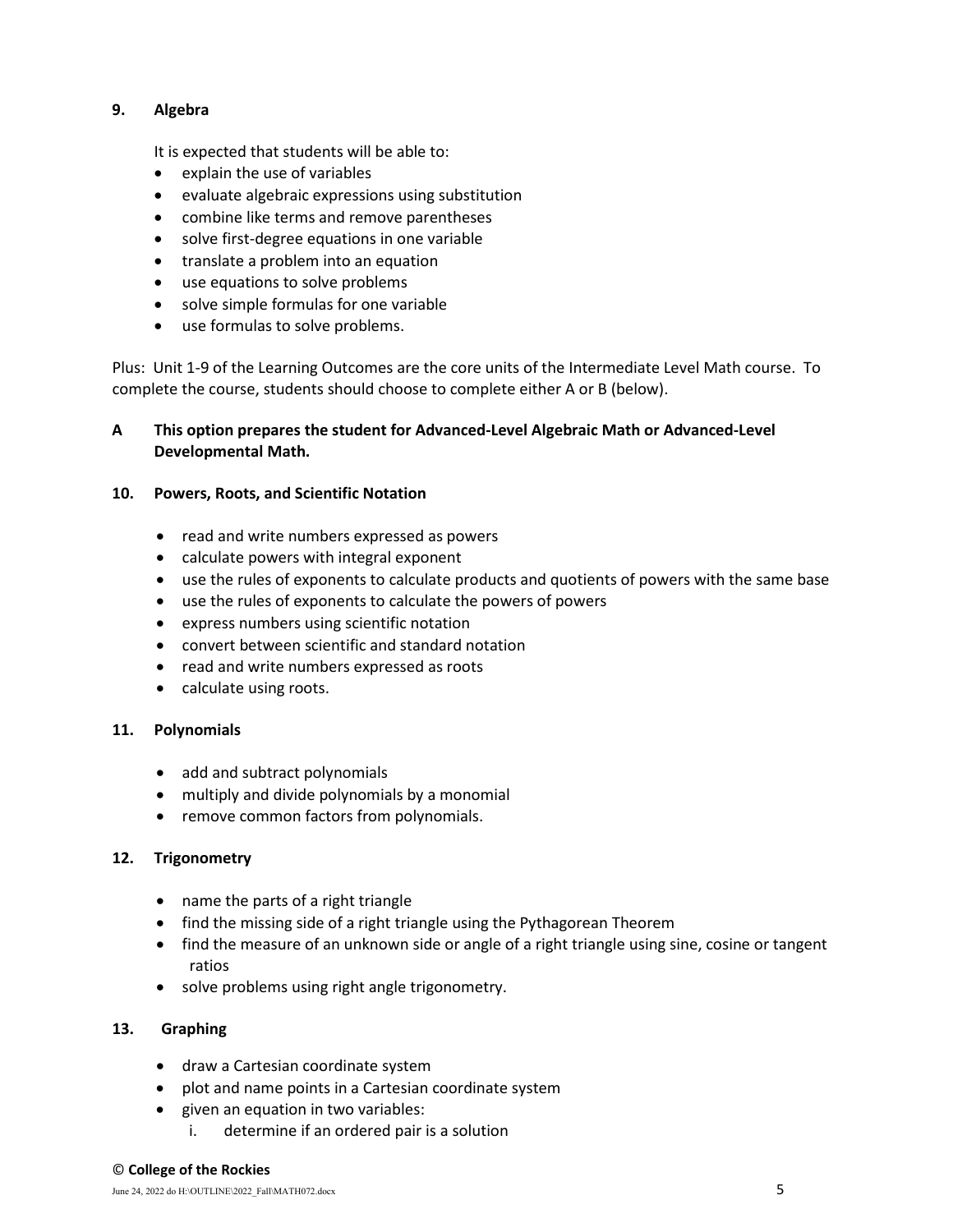- ii. find ordered pairs which are solutions
- iii. create a table of values
- graph linear equations
- determine the slope of a line given two points on the line
- relate slope to grade and pitch
- find x- and y-intercepts
- solve problems using graphs of linear equations.

### **B Additional material pertaining to specific vocations.**

The outcomes of this course meet and are consistent with the outcomes prescribed for Mathematics: Intermediate Level – Developmental Mathematics in the Adult Basic Education in British Columbia Colleges – An Articulation Handbook <http://www.aved.gov.bc.ca/abe/handbook.pdf>

#### **EVALUATION AND ASSESSMENT:**

| <b>Assignments</b> | % Of Total Grade |  |  |
|--------------------|------------------|--|--|
| Module tests*      | 50%              |  |  |
| Midterm**          | 20%              |  |  |
| Final Exam***      | 30%              |  |  |
| <b>Total</b>       | 100%             |  |  |

\*Note:

- Tests: students must achieve 70% or better to progress to the next module.
- \*\* Midterm: students must achieve 65% or better to progress to the next module.
- \*\*\* Final Exam: students must achieve 50% or better to pass the course.

*Please see the instructor's syllabus for specific classroom policies related to this course, such as details of evaluation, penalties for late assignments, and use of electronic aids.*

# **EXAM POLICY:**

Students must attend all required scheduled exams that make up a final grade at the appointed time and place.

Individual instructors may accommodate for illness or personal crisis. Additional accommodation will not be made unless a written request is sent to and approved by the appropriate Department Head prior to the scheduled exam.

Any student who misses a scheduled exam without approval will be given a grade of "0" for the exam.